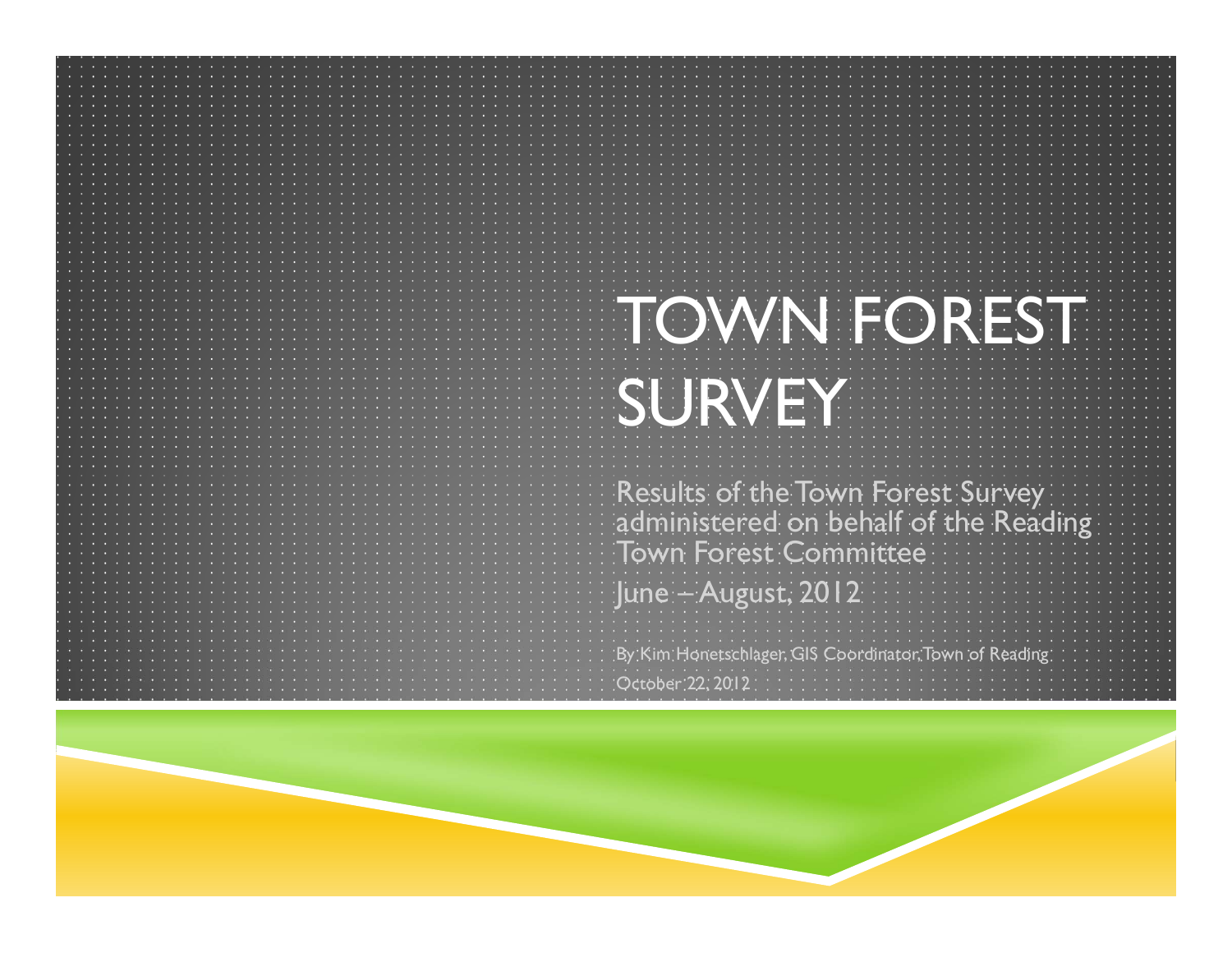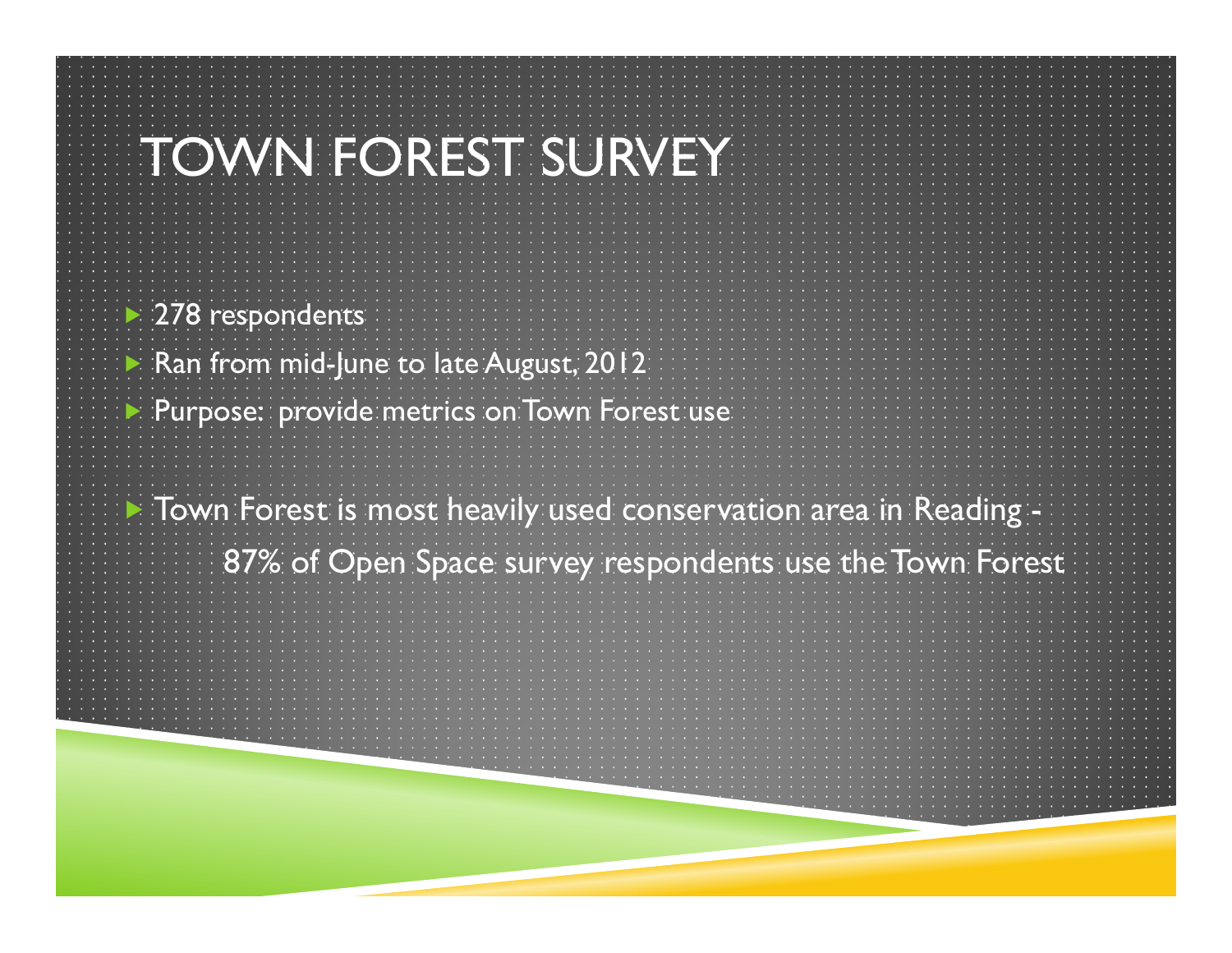| $\blacktriangleright$ . Handful of respondents do <i>not</i> use the Town Forest (44)                           |
|-----------------------------------------------------------------------------------------------------------------|
| Di Unaware that it exists (11%)                                                                                 |
| $\blacktriangleright$ : Have no interest (35%):                                                                 |
| Do not know where it is (54%)                                                                                   |
| <b>Among Town Forest users:</b>                                                                                 |
| Half use it at least monthly                                                                                    |
|                                                                                                                 |
| Use is highest on weekends (9% weekdays, 38% weekends, 52% both)                                                |
| $\Box$ Use is highest morning & afternoon (32% each), as opposed to midday (24%) or evening<br>$\langle$ (1:3%) |
|                                                                                                                 |
|                                                                                                                 |
|                                                                                                                 |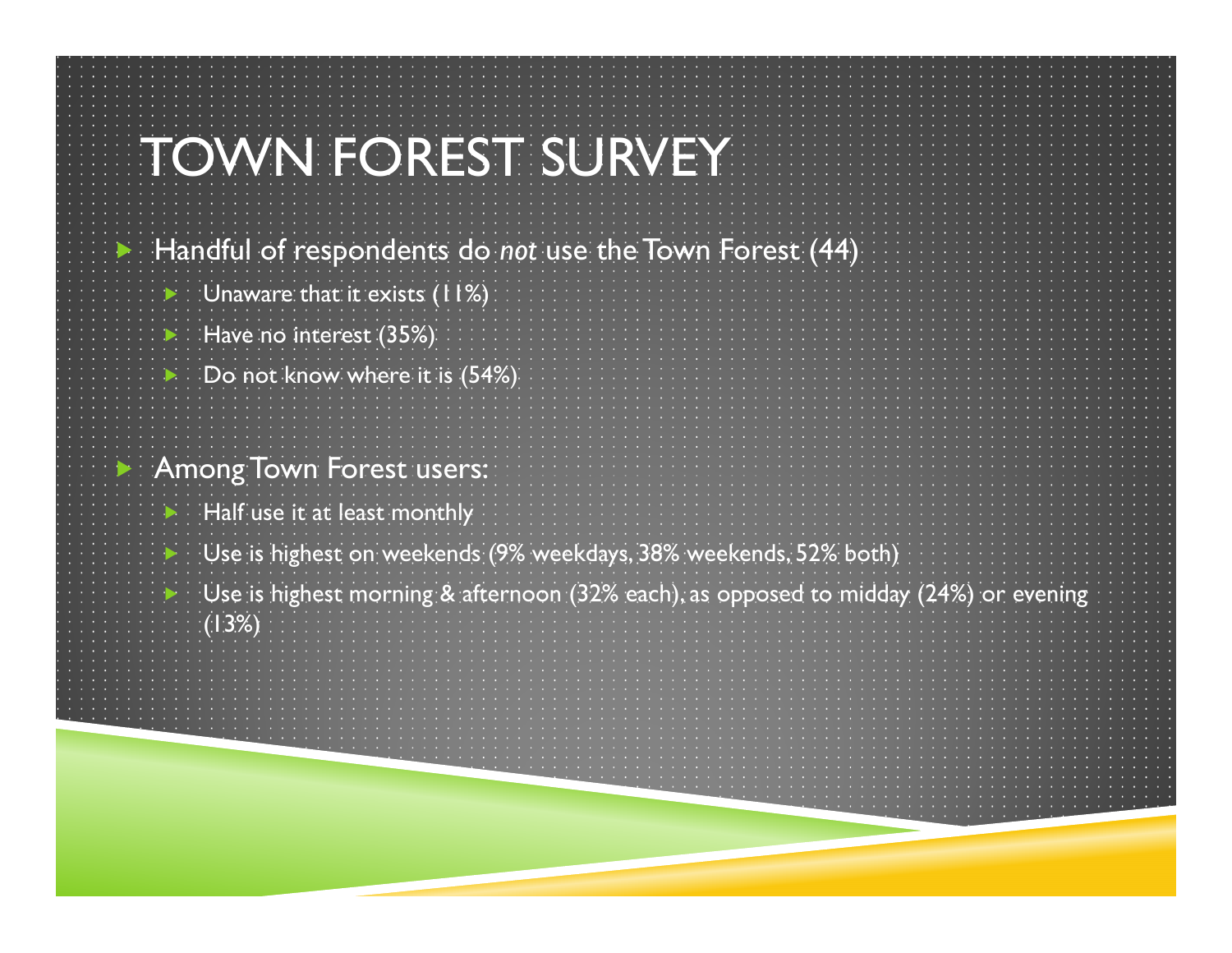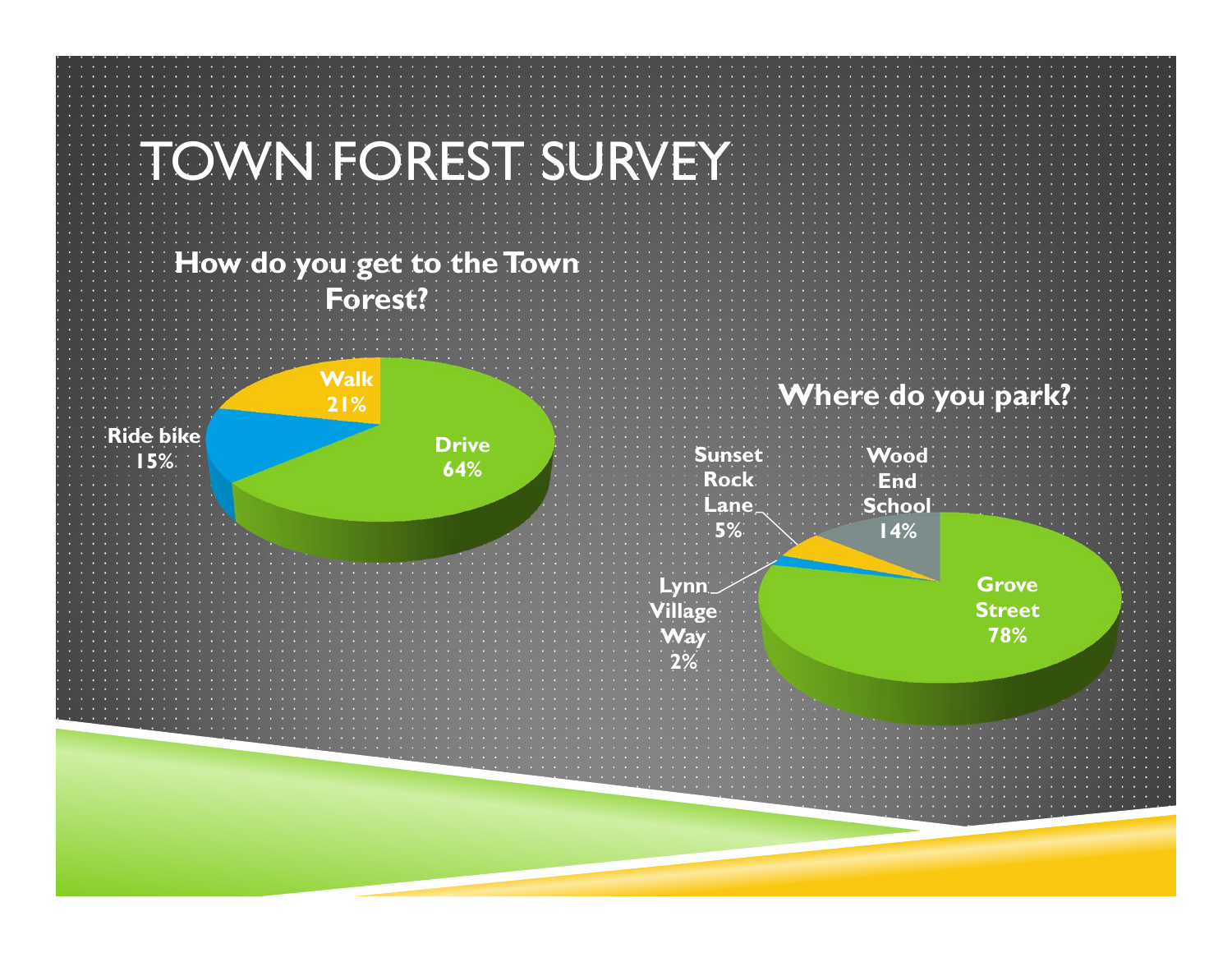#### **Which activities do you do?**

|                                    | 70%    |
|------------------------------------|--------|
|                                    | 60%    |
|                                    | 50%    |
| <b>Dentity Community Community</b> | $40\%$ |
| <b>E</b> Journaling                | 30%    |
| Meeting friends                    | 20%    |
| <b>Photography</b>                 | 10%    |
| Play in open field                 |        |
| Water quality monitoring           |        |
| Airsoft (against the rules)        |        |
|                                    |        |

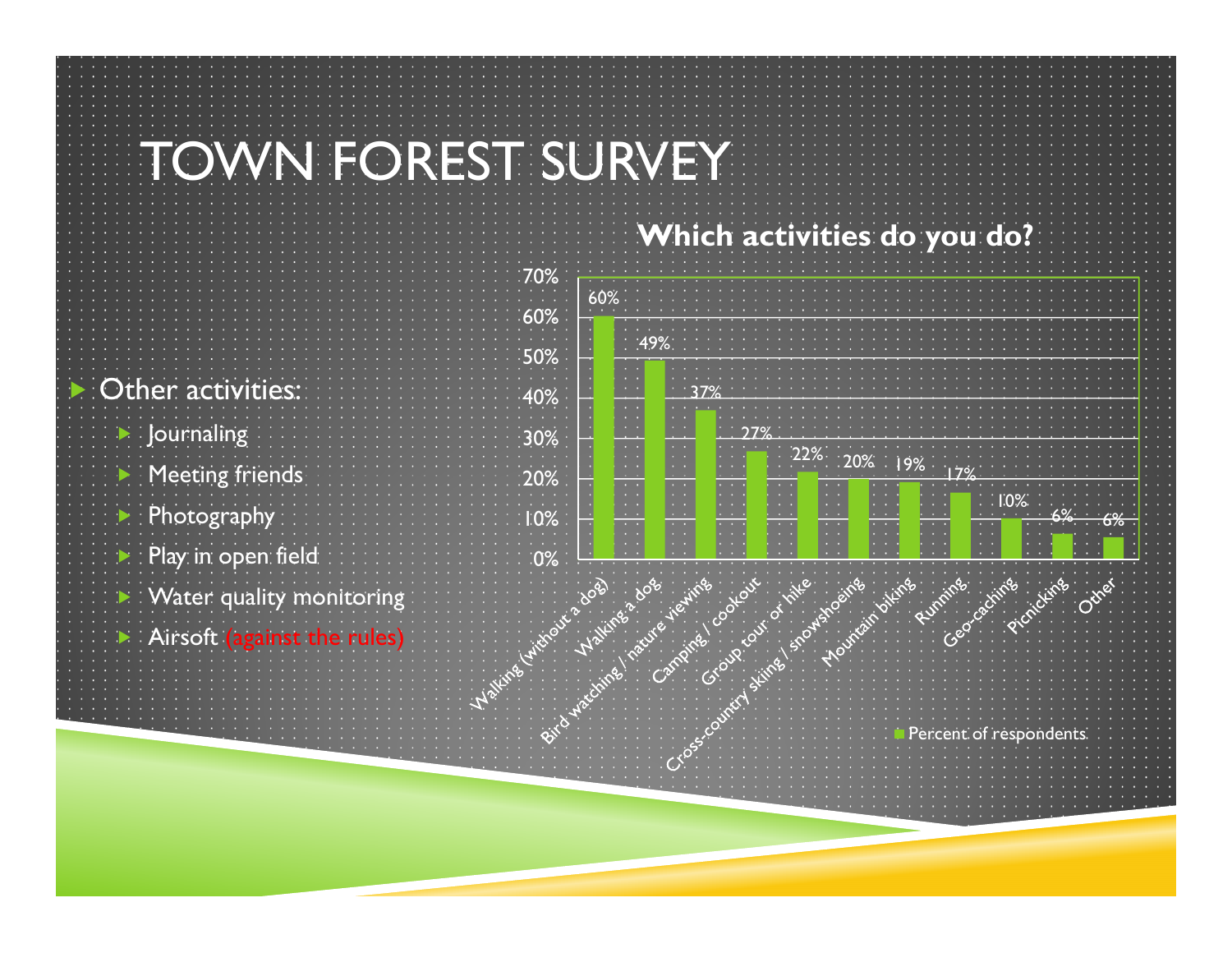|                       | <b>TOWN FOREST SURVEY</b>                                                    |                                                                            |
|-----------------------|------------------------------------------------------------------------------|----------------------------------------------------------------------------|
|                       | Leash use                                                                    |                                                                            |
|                       | 24% of dog walkers always use a leash                                        |                                                                            |
|                       | 30% sometimes use a leash                                                    |                                                                            |
|                       | 46% never use a leash                                                        |                                                                            |
|                       | Dog waste                                                                    |                                                                            |
|                       | 76% always pick up after their dog.<br>10% sometimes do<br>14% never pick up | 0000<br><b>PLEASE</b><br><b>PICK UP</b><br><b>AFTER</b><br><b>YOUR PET</b> |
| Other statistics:     |                                                                              | <sub>নি</sub> <i>ই</i> মি                                                  |
| $\blacktriangleright$ | 74% walk one dog; 7% walk three or more dogs.                                |                                                                            |
|                       | 48% (also) walk their dog in other parks and conservation areas.             |                                                                            |

There are over 2,540 licensed dogs in Reading. An increase of 36% over 10 years.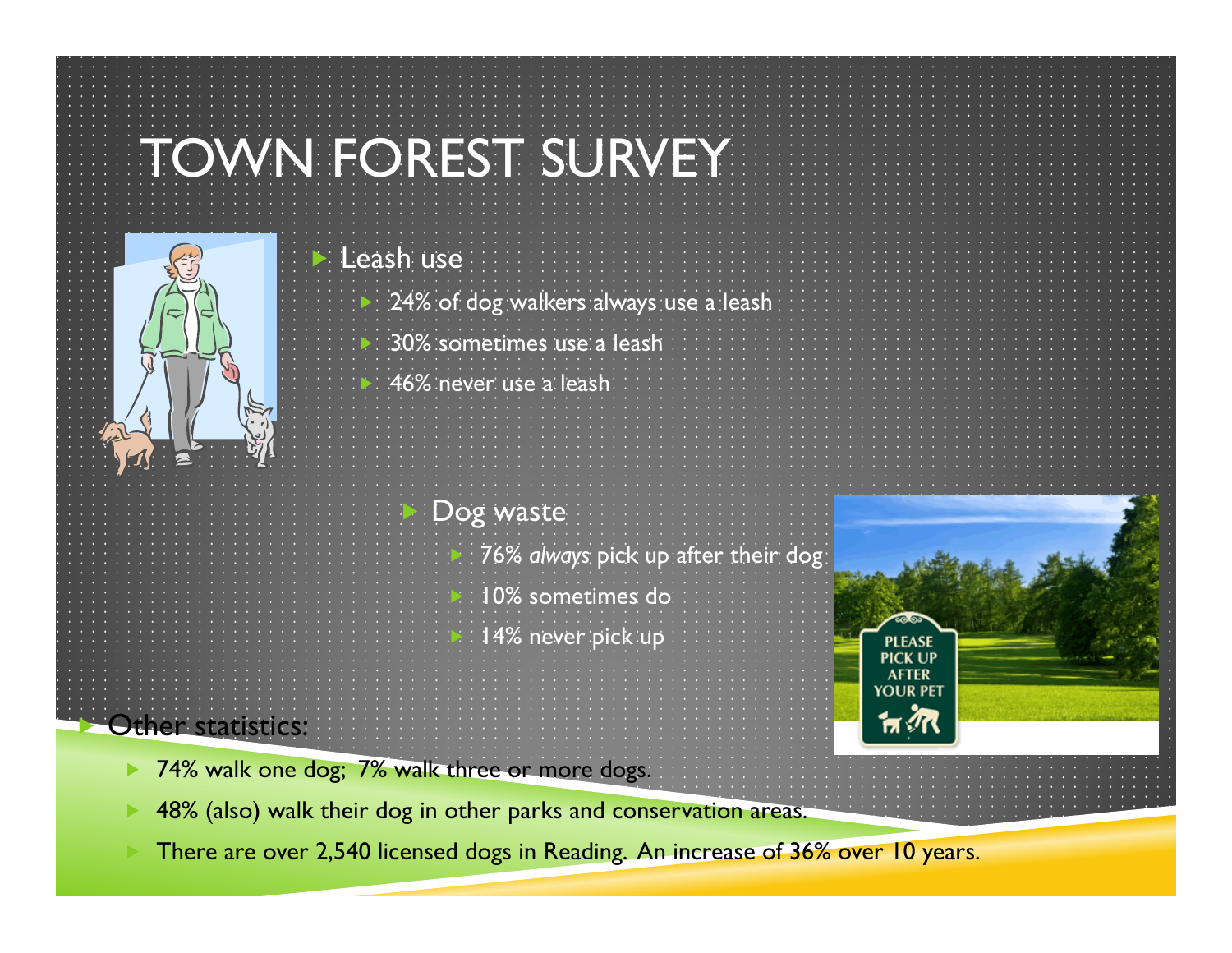**Would you be willing to pay a fee to use the Town Forest if the fees were used to maintain the Town Forest?**

> **No38%**

**Yes, for special events such as camping 62%**

#### **Should private vehicles be allowed in the Town Forest?**



**for special events6%**

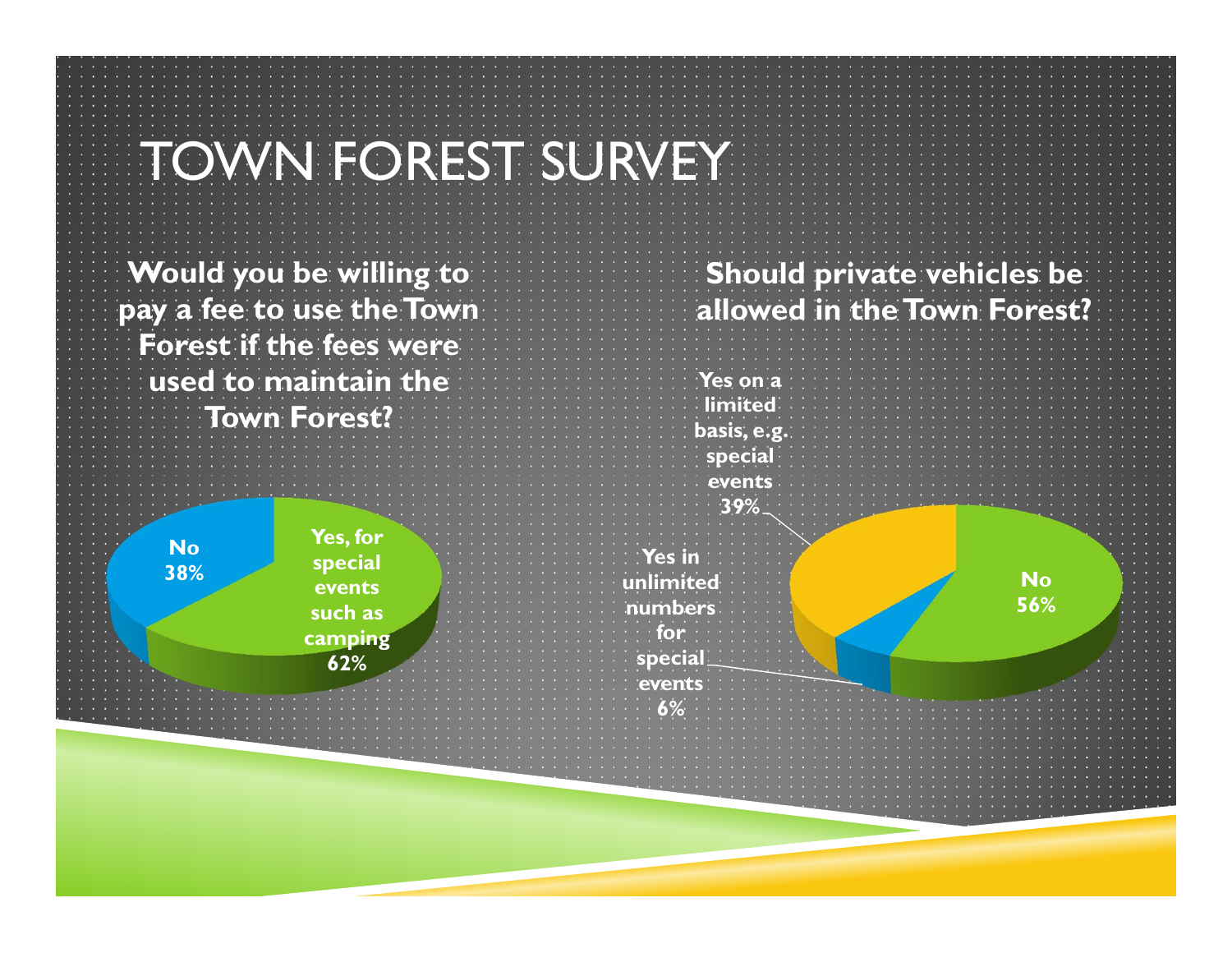

Roughly equal proportions value connecting with nature, passive recreation, and dog walking.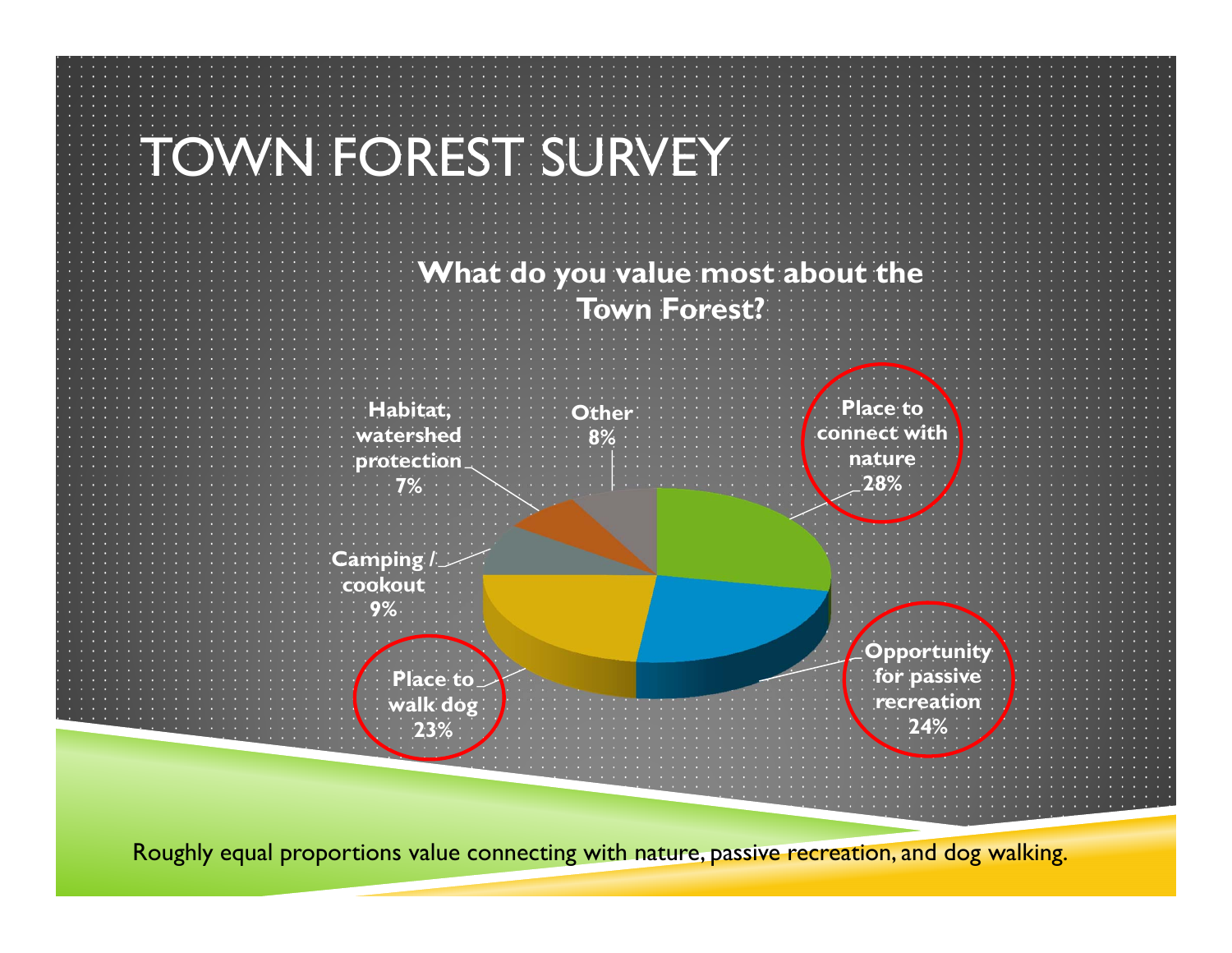I love the town forest... a hidden gem... adds to the value of living in Reading.

Our dogs love the Town Forest as much as we do!

It is a gift to have such a peaceful, beautiful open space to walk right here in Reading.

I went there in the 60's as a boy scout when I lived in Reading and found it rather boring. I've never been back as there was nothing of interest there.

I enjoy having a

trail run and

mountain bike.

place where I can

- •Connecting with nature
- Passive recreation
-